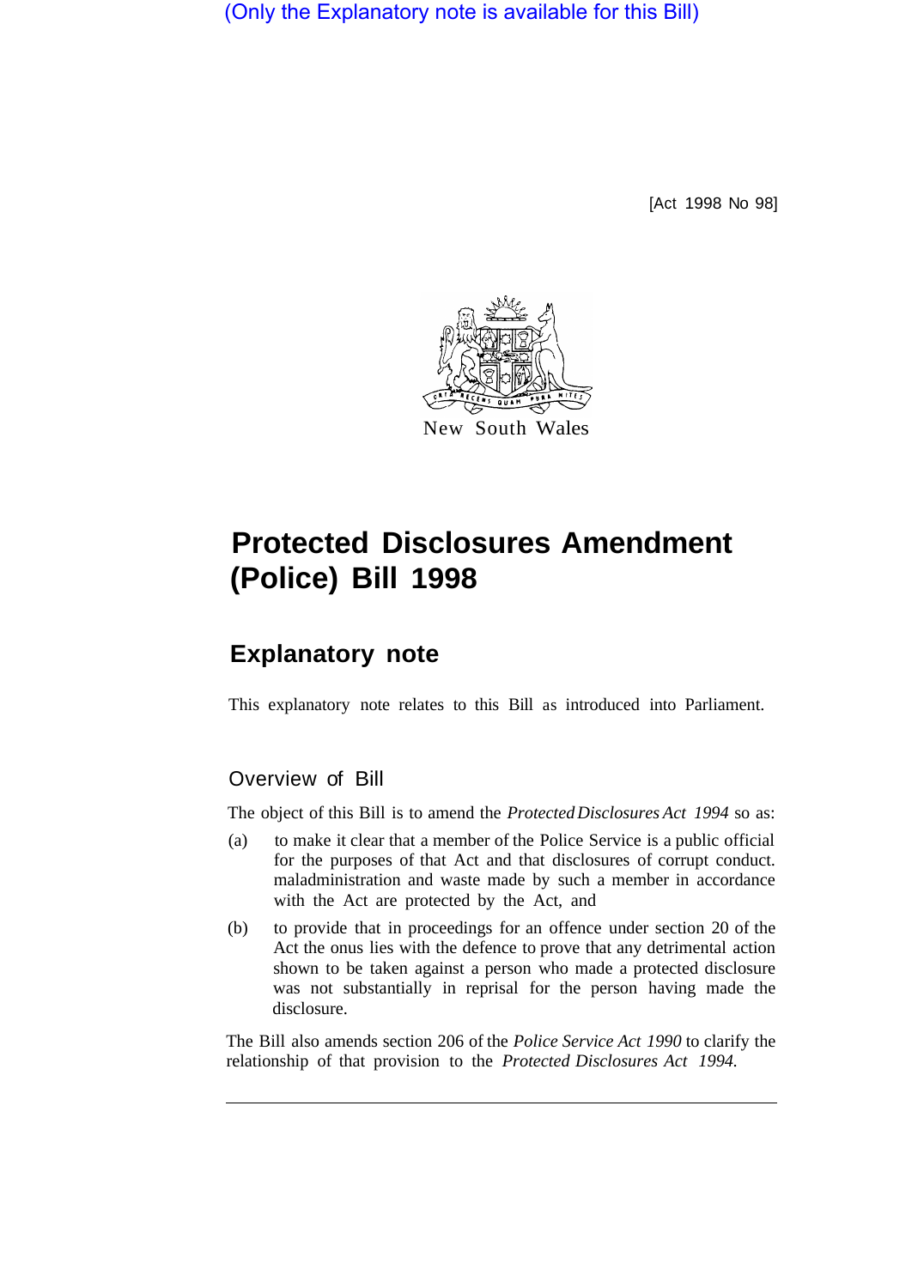Protected Disclosures Amendment (Police) Bill 1998 [Act 1998 No 98]

Explanatory note

## Outline of provisions

**Clause 1** sets out the name (also called the short title) of the proposed Act.

**Clause 2** provides for the commencement of the proposed Act on a day or days to be appointed by proclamation.

**Clause 3** is a formal provision giving effect to the amendments to the *Protected Disclosures Act 1994* set out in Schedule 1.

**Clause 4** is a formal provision giving effect to the amendment to the Police Service Act 1990 set out in Schedule 2.

#### **Schedule 1 Amendment of Protected Disclosures Act 1994**

The *Protected Disclosures Act 1994* protects disclosures of corrupt conduct. maladministration and serious and substantial waste of public officials and public authorities that are made by public officials in accordance with the Act.

A disclosure made by a public official is only protected by the Act if it is made voluntarily. In general. a disclosure is not voluntary if it is made in the exercise of a duty imposed on a public official under an Act.

#### **Amendments relating to members of Police Service**

**Schedule 1** (other than Schedule 1 [3]) amends the Act to achieve the object described in paragraph (a) of the overview.

**Schedule 1** [1] amends the definition of public official to put it beyond doubt that a member of the Police Service is a public official for the purposes of the Act.

This will ensure that a member of the Police Service may make disclosures in accordance with the Act concerning such conduct to investigating authorities (the Auditor-General, the Independent Commission Against Corruption, the Ombudsman, the Police Integrity Commission or the Inspector of the Police Integrity Commission), the principal officers of public authorities or investigating authorities or officers who constitute public authorities, other officers of the Police Service in accordance with established internal reporting procedures. members of Parliament and journalists and will be protected by sections 20 and 21 of the Act. A disclosure by such a member will, because of section 8 (3) of the Act, be protected when a person is no longer a member of the Police Service.